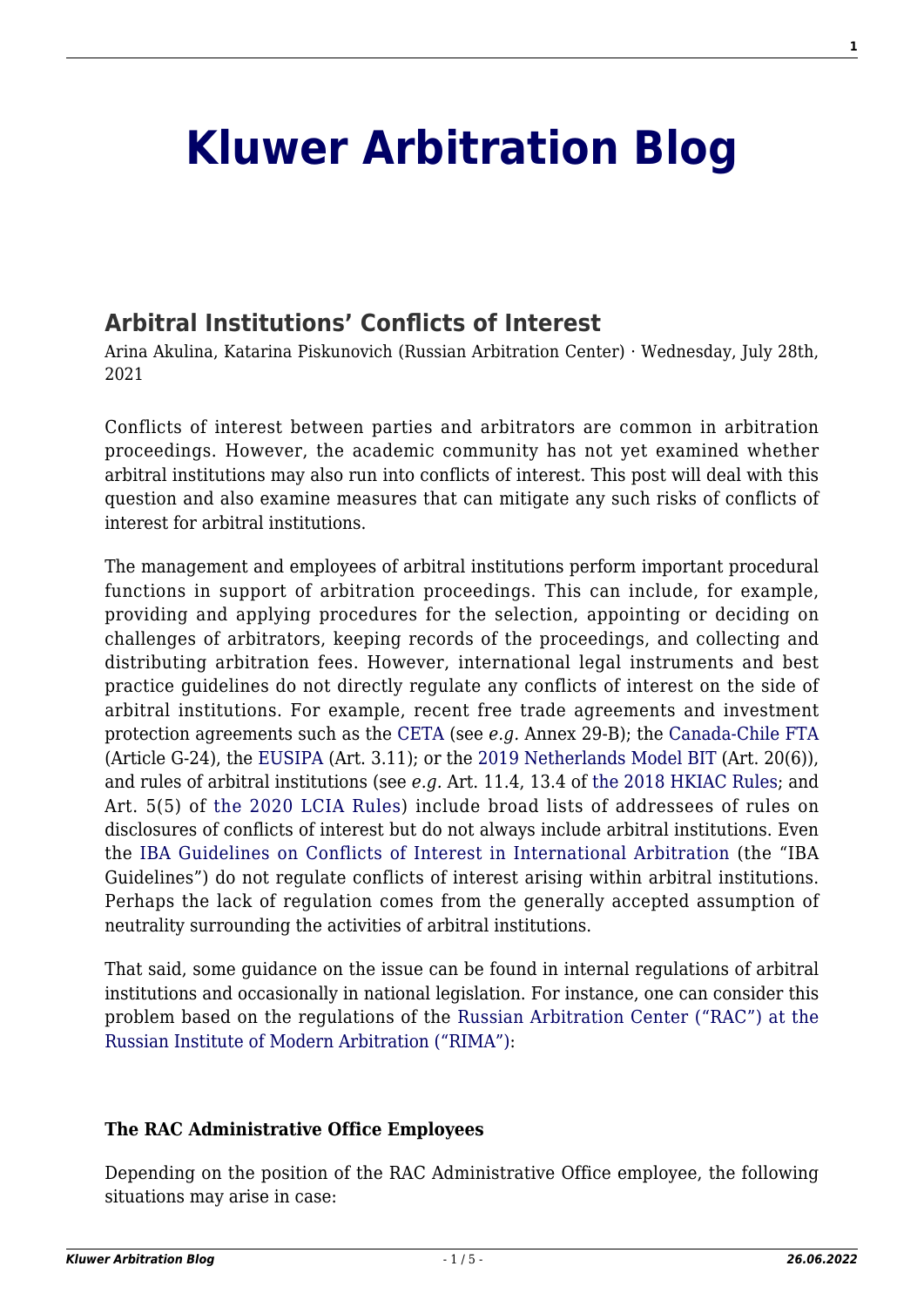1) The employee acts as a tribunal assistant

The IBA Guidelines General Standard 5(b) imposes a duty of independence and impartiality on tribunal assistants, similar to the one imposed on arbitrators. Tribunal assistants, therefore, may be required to sign declarations of independence and impartiality. Accordingly, in the event of a conflict of interest, a RAC Administrative Office employee acting as a tribunal assistant must notify the parties, the tribunal and the RAC Executive Administrator of the conflict, and may even be required to terminate his/her mandate in the respective arbitration (Article 40 (3) RAC Arbitration Rules). In the latter case, the RAC Executive Administrator would appoint another employee of the RAC Administrative Office as tribunal assistant.

#### 2) The employee is involved in case management activities

An employee may be involved in case management activities by, for example, preparing the case and other files in relation to the constitution of the arbitral tribunal. Article 3.4 of the RAC Internal Rules obliges RAC Administrative Office personnel to avoid any conflicts of interest, and if a conflict occurs, to immediately

stop the performance of functions concerning the relevant arbitration proceedings<sup>1)</sup> and notify the RAC Executive Administrator. In this case, the RAC Executive Administrator should appoint another employee to perform the relevant case management functions.

3) The employee performs administrative secretary functions unrelated to a specific case

When there is no direct connection to the participants of the arbitration, no conflicts of interest arise. However, if an administrative secretary becomes aware of any circumstances that may lead to a conflict of interest, Article 7.4 of the RAC Internal Rules obliges the employee to inform the RAC Executive Administrator, who should take appropriate measures. In practice, this may involve, amongst other things, the exclusion of the employee from case-related correspondence, calls, denial of access to the case file in the [RAC Online System of Arbitration](https://my.centerarbitr.ru/landing/?locale=en).

#### **The RAC Executive Administrator (Head of the RAC Administrative Office)**

The RAC Executive Administrator is responsible for managing RAC's day-to-day activities, including the activities of the RAC Administrative Office, and the administration of arbitration proceedings under the RAC Arbitration Rules.

As the RAC Executive Administrator's powers are unique, it is difficult to resolve any potential conflicts of interest arising in relation to the RAC Executive Administrator. However, if such conflict does arise, despite the lack of direct provisions, it seems that the duties of the RAC Executive Administrator can be performed by a specially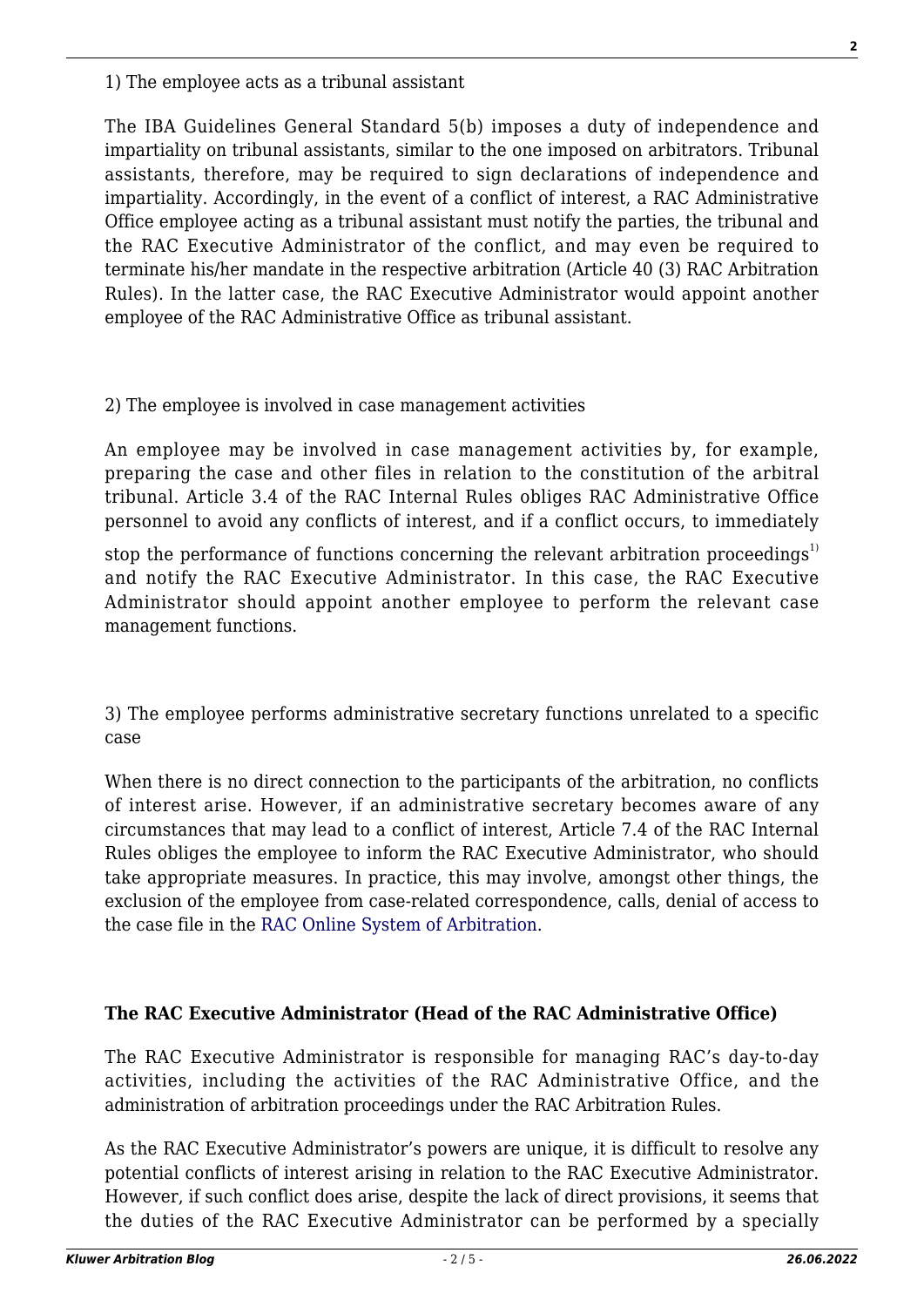appointed RAC Administrative Office's employee or a nominated deputy.

Another solution may be the delegation of the RAC Executive Administrator's powers to a member or the Chairman of the RAC Board. Obviously, any such delegation shall suspend the execution of the member's or Chairman's duties in the RAC Board.

Similar options are offered by [the VIAC](https://www.viac.eu/en/arbitration/content/vienna-rules-2018-online#TheSecretaryGeneralandtheSecretariat) (Article 4.5 VIAC Arbitration Rules) and [the](https://www.disarb.org/en/tools-for-dis-proceedings/dis-rules) [DIS](https://www.disarb.org/en/tools-for-dis-proceedings/dis-rules) (Article 7.2 DIS Rules): if it is impossible for the Secretary General to perform his/her duties, then one of the Board's members (VIAC) or the Deputy Secretary General or another employee (DIS) shall perform these duties*.*

Alternatively, [the SIAC Rules](https://siac.org.sg/our-rules/rules/siac-rules-2016) (Rule 1.3) widely define the term "President" by including President, any Vice President and Registrar, thus overcoming possible conflicts of interest situations.

### **Members of the RAC Board**

It is commonplace that members of a decision-making body such as the RAC Board shall not perform their functions of appointing arbitrators, deciding challenges and others if they run into conflicts of interest (Art. 7.6 RAC Internal Rules).

In this case, the RAC Board member shall immediately notify other Board members and the RAC Executive Administrator of a conflict and shall not participate in any decision-making with respect to that arbitration.

National laws also remain relevant. For instance, in Russia, a conflict of interest is prohibited in the performance of arbitral institution's activities ([Article 46 of the](https://centerarbitr.ru/wp-content/uploads/2019/03/Federal-Law-On-Arbitration_as-amended.pdf) [Federal Law on Arbitration](https://centerarbitr.ru/wp-content/uploads/2019/03/Federal-Law-On-Arbitration_as-amended.pdf)), if one of the parties is:

(1) the non-profit organization, under which the institution was established;

(2) its founder(s); and/or

(3) the person(s) and its affiliates, who are part of the institution's governing bodies and are competent to decide questions about the appointment, challenge and termination of the arbitrator's powers.

Thus, given the importance of conflict-free arbitration proceedings, members of the appointing authority are strongly encouraged to avoid and disclose any conflicts of interest.

#### **Conclusion**

Arbitration institutions are represented by individuals, with their own ties and connections. This may result in conflicts of interest with the participants in arbitral proceedings. Taking into account the duty of neutrality that arbitral institutions should adhere to, connections of the institutions' employees and affiliates should be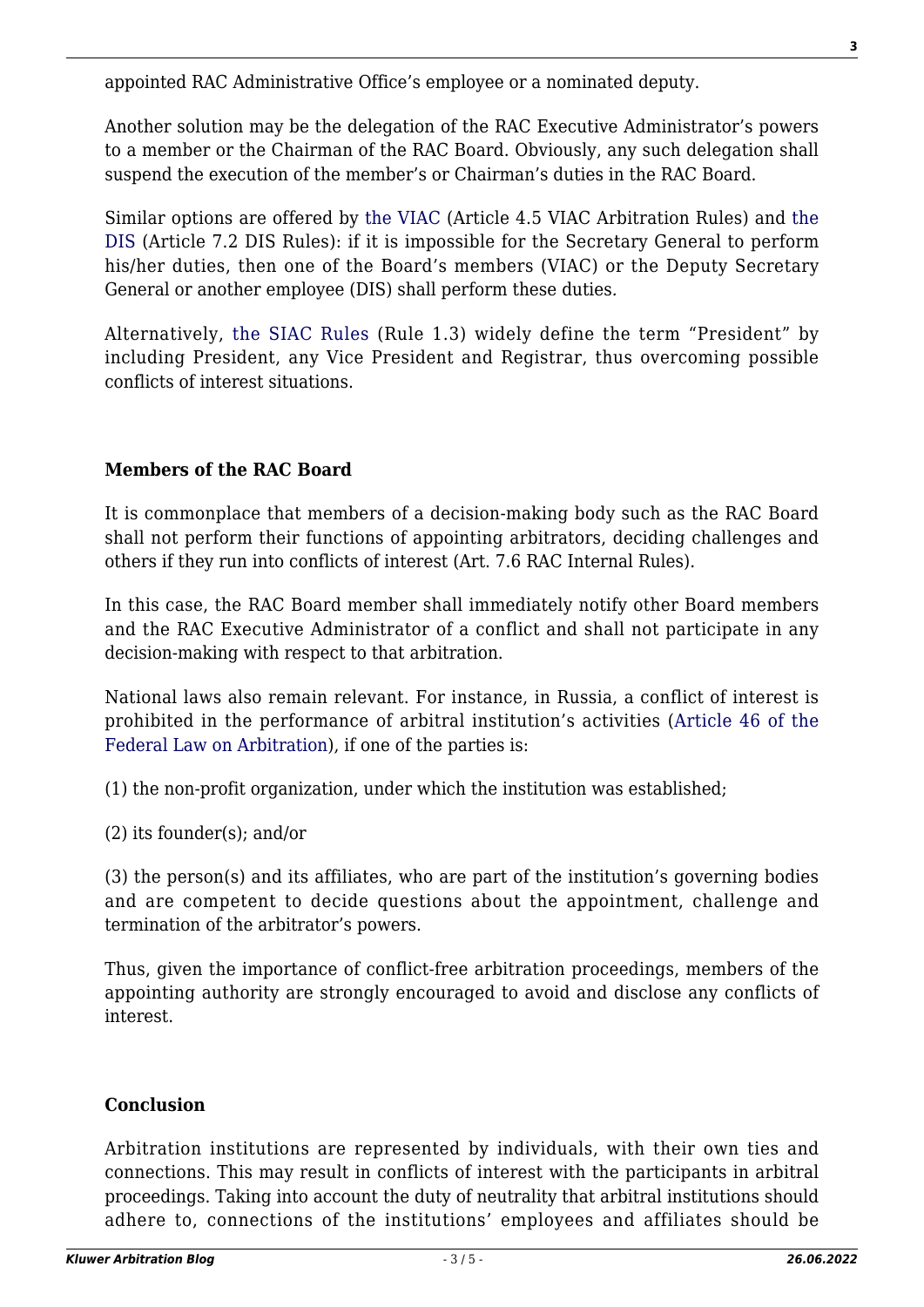disclosed.

 $\mathcal{L}_\text{max}$ 

With the increase in the number of arbitral proceedings, we may see the development of principles on the topic of conflicts of interest within arbitral institutions. At the moment, the interplay between arbitral institutions and the participants of arbitral proceedings has not been sufficiently developed, but knowledge of institutional rules and domestic law on these matters may assist parties and tribunals to navigate at least some of these issues as they arise.

*To make sure you do not miss out on regular updates from the Kluwer Arbitration Blog, please subscribe [here](http://arbitrationblog.kluwerarbitration.com/newsletter/). To submit a proposal for a blog post, please consult our [Editorial Guidelines.](http://arbitrationblog.kluwerarbitration.com/editorial-guidelines/)*

#### **Profile Navigator and Relationship Indicator**

Offers 6,200+ data-driven arbitrator, expert witness and counsel profiles and the ability to explore relationships of 13,500+ arbitration practitioners and experts for potential conflicts of interest.

[Learn how](https://www.wolterskluwer.com/en/solutions/kluwerarbitration/practiceplus?utm_source=arbitrationblog&utm_medium=articleCTA&utm_campaign=article-banner) **[Kluwer Arbitration Practice Plus](https://www.wolterskluwer.com/en/solutions/kluwerarbitration/practiceplus?utm_source=arbitrationblog&utm_medium=articleCTA&utm_campaign=article-banner)** [can support you.](https://www.wolterskluwer.com/en/solutions/kluwerarbitration/practiceplus?utm_source=arbitrationblog&utm_medium=articleCTA&utm_campaign=article-banner)



References